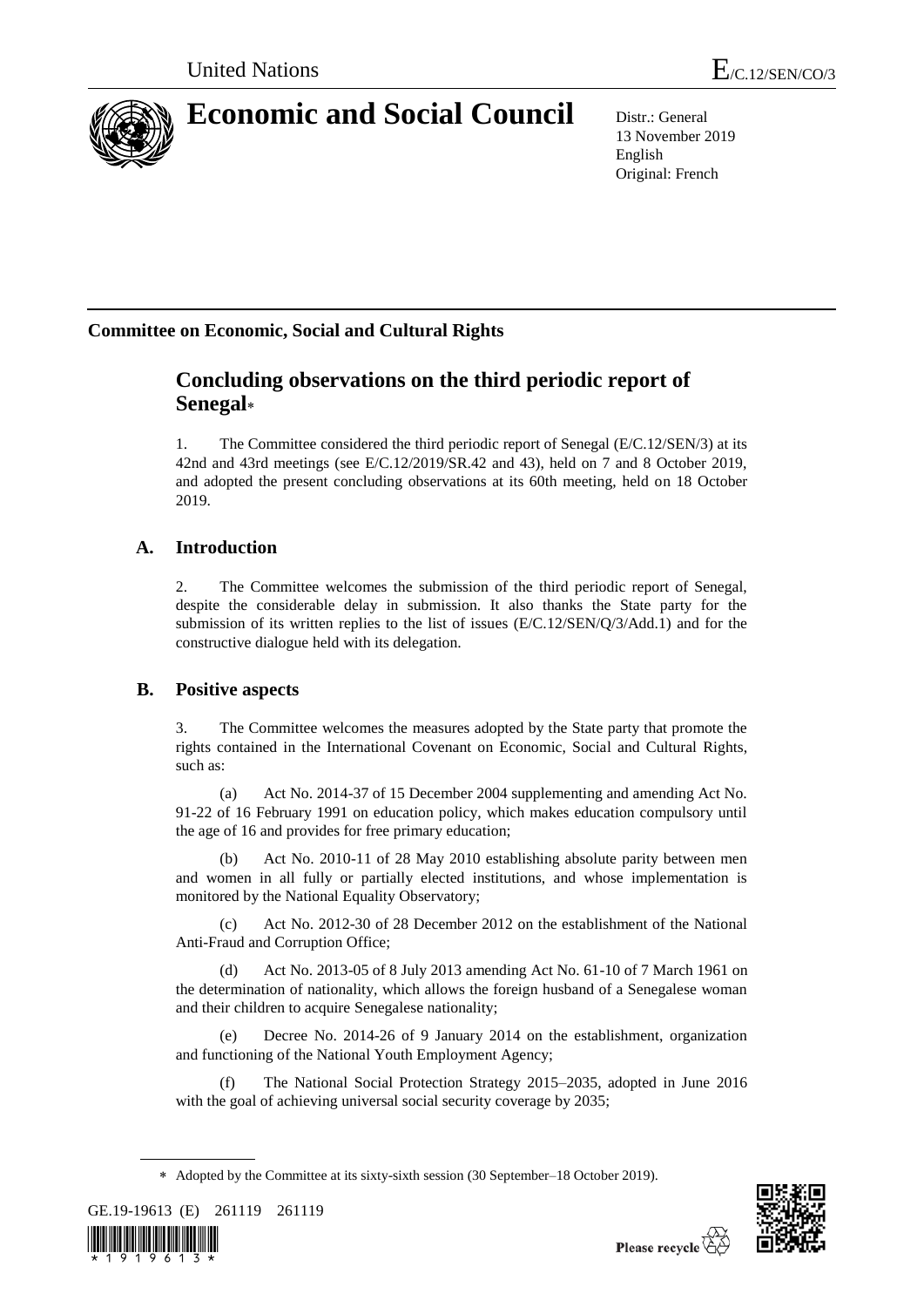(g) Articles 25-1 and 25-2 of Constitutional Act No. 2016-10 of 5 April 2016 amending the 2001 Constitution, enshrining the rights to a healthy environment, natural resources and land.

# **C. Principal subjects of concern and recommendations**

### **Data collection**

4. The Committee is concerned at the lack of data on the enjoyment of economic, social and cultural rights in the State party's third periodic report, in its replies to the list of issues and in its oral replies during the interactive dialogue. This lack does not allow the Committee to assess the impact of all the measures taken by the State party to give full effect to the provisions of the Covenant (art. 2).

5. **The Committee recommends that the State party take all measures to improve its data-collection system, including its national census, with a view to collecting comprehensive and comparative data, which would make it possible to assess the level of enjoyment of Covenant rights, particularly by disadvantaged and marginalized individuals and groups. It also recommends that the State party provide, in its next periodic report, the comparative annual statistical data necessary to assess the progressive realization of Covenant rights and ensure that such data are disaggregated by sex, age, geographical location, disability, religion and other status.**

### **National human rights institution**

6. The Committee notes that the Senegalese Human Rights Committee is not in full compliance with the principles relating to the status of national institutions for the promotion and protection of human rights (Paris Principles), including as a result of the lack of a transparent and pluralistic process for the nomination of its chair and members and a lack of independence, including financial independence, which allegedly adversely affects its functioning. However, it takes note of the undertaking given by the State party to address this situation in its draft law (art. 2).

7. **The Committee strongly encourages the State party to take all measures necessary to ensure that the Senegalese Human Rights Committee is able to fulfil its mandate while maintaining its independence from the executive and the legislative branches of government and that it is protected from interference from any organs of the State. It urges the State party to ensure that the draft law on the review of the national human rights institution is in conformity with the Paris Principles.**

# **Justiciability of rights**

8. The Committee welcomes the fact that economic, social and cultural rights have been enshrined in the Constitution of the State party. It notes that the Constitution recognizes the primacy of international instruments ratified by Senegal over domestic laws and that economic, social and cultural rights may therefore be directly invoked before the courts. The Committee regrets, however, that no information has been provided on examples of cases in which Covenant rights have been invoked before domestic courts or directly applied by them (art. 2).

9. **The Committee encourages the State party to raise awareness of the Covenant and its justiciability, as well as the Committee's general comments, among judges, lawyers, public officials and other law enforcement officials, as well as the general public, and to ensure access to effective remedies for violations of the rights enshrined in the Covenant. The Committee also invites the State party to inform parliamentarians of their role in the implementation of the Covenant. In this regard, the Committee refers to its general comment No. 9 (1998) on the domestic application of the Covenant.**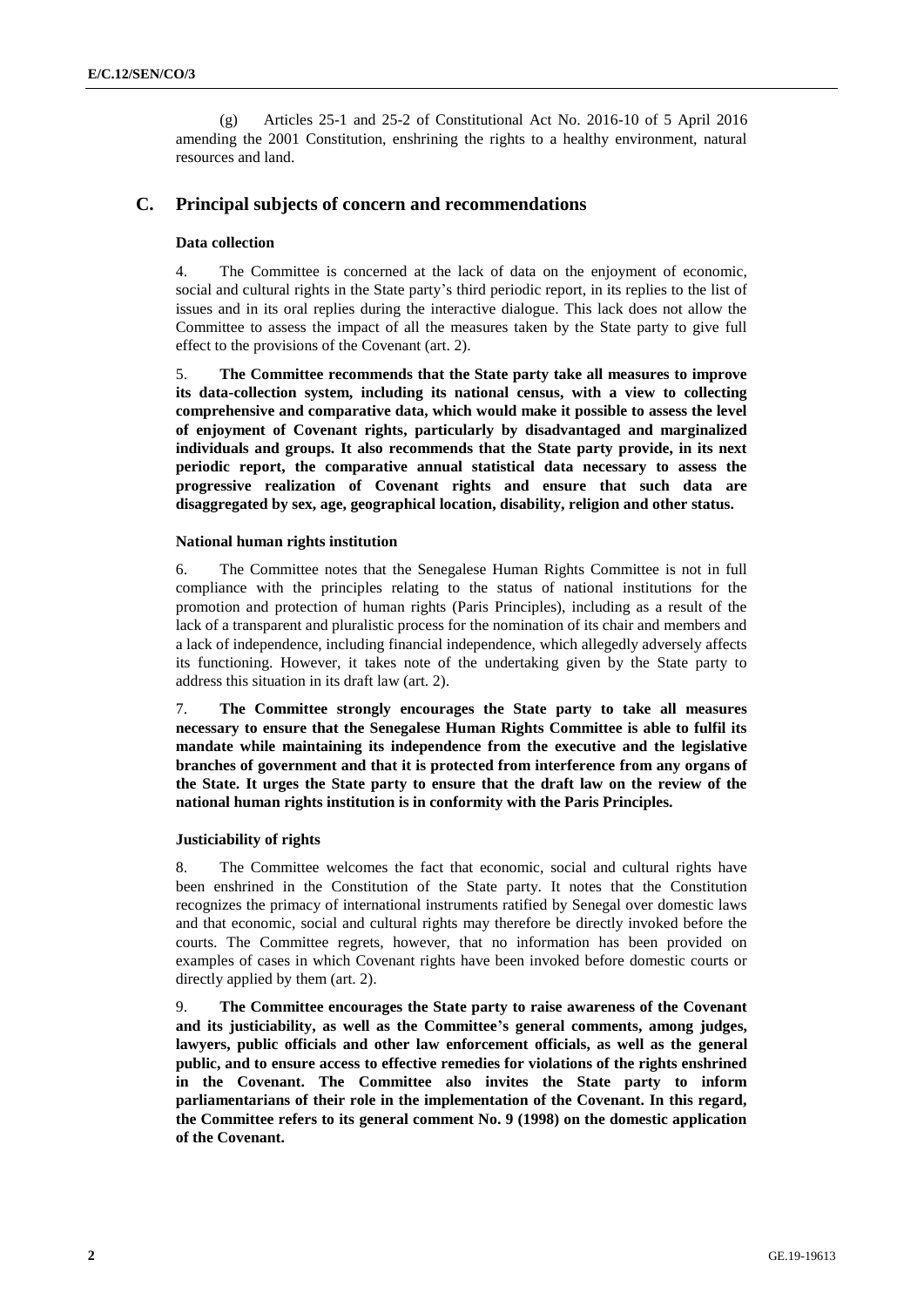## **Maximum available resources**

10. The Committee notes with concern that the share of public funds allocated to social services is tending to decline, with the exception of flagship programmes. It is also concerned that tax revenues represent a relatively small part of public budgets and that a high percentage of these revenues are derived from indirect taxation, which limits the State party's ability to reduce its high level of inequality. The Committee notes that the State party is highly dependent on international assistance and cooperation and regrets that a larger share of domestic resources is not mobilized for the realization of the rights set out in the Covenant (art. 2 (1)).

11. **The Committee recommends that the State party ensure the effective mobilization of domestic resources by, inter alia, developing a more efficient, progressive and socially just fiscal policy and increasing the fees charged to foreign investors for the exploitation of extractive and fisheries resources, as a means of combating economic inequalities and progressively achieving the full realization of economic, social and cultural rights. It also recommends that the State party ensure that the process of adopting fiscal policies and budgets is conducted in a transparent and participatory manner.**

#### **Non-discrimination**

12. The Committee notes with concern the existence of discriminatory legal provisions in Senegalese law. It also notes the lack of a general law prohibiting all forms of direct and indirect discrimination. The Committee is concerned about the persistence of discrimination against certain individuals on the basis of their sex, skin colour (albinism), descent or sexual orientation (art. 2).

13. **The Committee recommends that the State party adopt comprehensive legislation on non-discrimination that: (a) clearly defines and criminalizes direct and indirect discrimination; (b) gives a comprehensive list of prohibited grounds of discrimination, including descent and colour, sexual orientation, gender identity, disability, residence status and other status; and (c) provides effective remedies for victims. The Committee urges the State party to decriminalize consensual homosexual relations and repeal article 319 (3) of the Criminal Code, along with all other legal provisions that are discriminatory with regard to sexual orientation or gender identity. The Committee draws the attention of the State party to its general comment No. 20 (2009) on non-discrimination in economic, social and cultural rights.**

#### **Equality between men and women**

14. The Committee takes note of the steps taken by the State party, including the adoption of Act No. 2010-11 on gender parity and the establishment of the National Observatory on Gender Parity. However, it remains concerned that the Act is not enforced throughout the country. It is also concerned that the Act does not ensure the participation of women in all decision-making positions, including at the national and local government levels. The Committee is further concerned about the persistence of discriminatory provisions against women in the Family Code and the Social Security Code (art. 3).

15. **The Committee urges the State party to bring its legislation into line with the requirement of gender equality. In particular, it recommends that the State party repeal: (a) the relevant provisions of the Family Code, including article 152 on paternal authority but also provisions relating to the choice of marital home, the minimum age for marriage, and the ban on legal action to establish paternity and inheritance rights; and (b) article 21 of the Social Security Code, under which child benefits are allocated only to the father. The Committee recommends that the State party ensure that Act No. 2010-11 on gender parity is enforced throughout the country and that it extend the Act to cover all positions, including appointed positions. The Committee draws the attention of the State party to its general comment No. 16 (2005) on the equal right of men and women to the enjoyment of all economic, social and cultural rights.**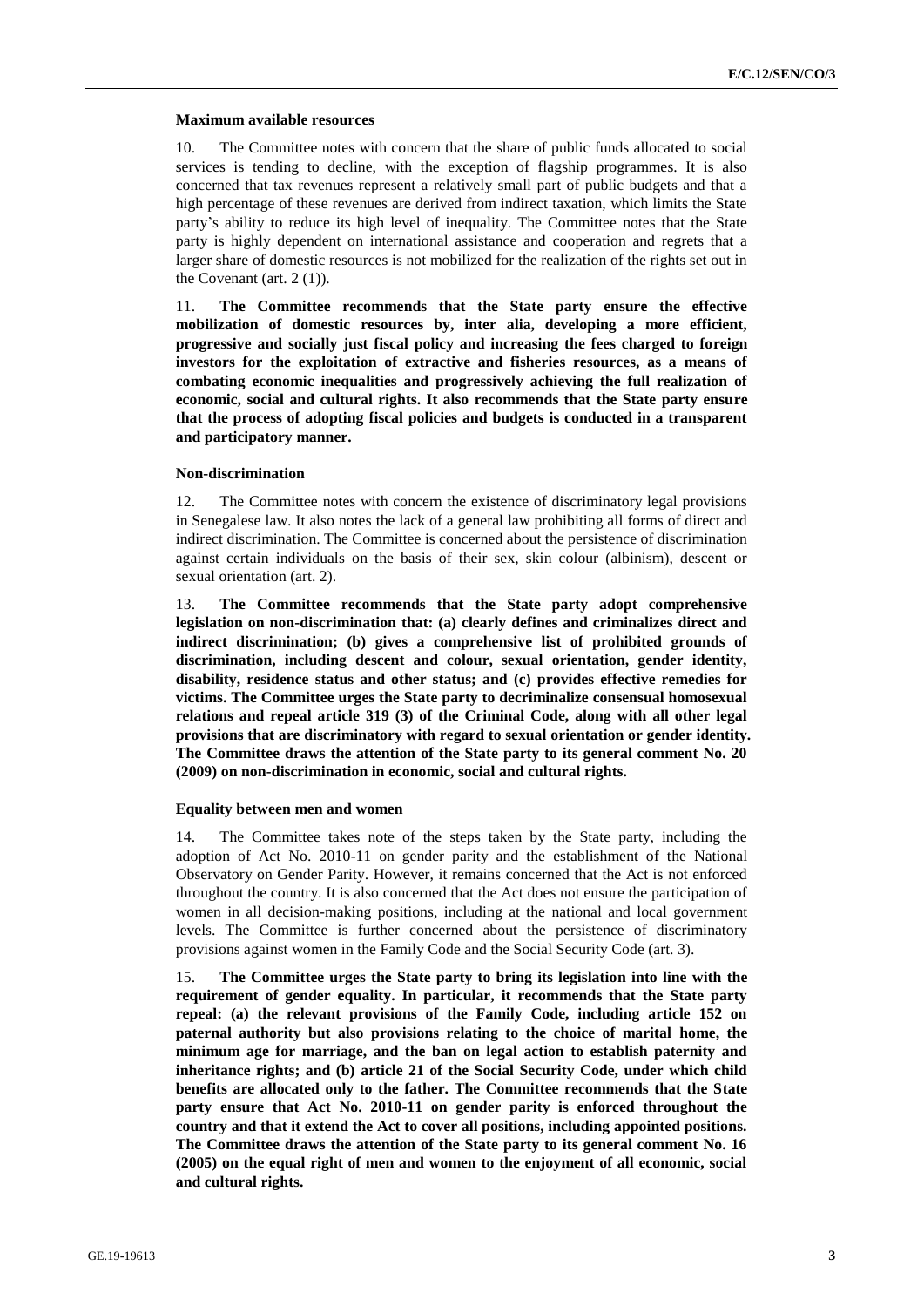#### **Right to work**

16. While noting the initiatives taken by the State party to reduce unemployment, including among youth, women and persons with disabilities, the Committee remains concerned about the limited impact of these initiatives, as evidenced by the high rate of unemployment among young people and women. The Committee is also concerned about the low employment rate of persons with disabilities (art. 6).

17. **The Committee recommends that the State party take the necessary measures to:**

(a) **Strengthen the implementation of its national employment policy by introducing specific objectives, focusing its efforts in particular on young people and women, and enhancing quality in education and technical and vocational training;** 

(b) **Address societal expectations regarding the role and empowerment of women, improve their access to credit and increase education and training opportunities (including for leadership positions) with a view to their participation in gainful and sustainable economic activity;** 

(c) **Decentralize youth employment initiatives in rural areas, improve vocational guidance, and enhance supervision of the design and implementation of professional projects;** 

(d) **Integrate informal markets into the formal economy in order, among other things, to strengthen protection for workers and increase tax revenues and social security contributions.** 

18. In this regard, the Committee refers the State party to its general comment No. 18 (2005) on the right to work.

#### **Right to just and favourable conditions of work**

19. The Committee regrets the shortcomings in the protection of the right to just and favourable conditions of work for men and women working in the informal sector, in which women are overrepresented, and the fact that women's salaries are markedly lower than men's for work of equal value. The Committee is concerned about the insufficient human and budgetary resources available to the labour inspectorate, which do not allow it to effectively monitor the situation of persons who are exploited, in particular undeclared domestic workers and children (art. 7).

20. **The Committee recommends that the State party:**

(a) **Ensure the right to just and favourable conditions of work, including in the informal sector, in line with the Transition from the Informal to the Formal Economy Recommendation, 2015 (No. 204), of the International Labour Organization (ILO);** 

(b) **Strictly enforce article L.105 of the Labour Code in order to ensure that men and women receive equal pay for work of equal value, including in the informal sector;**

(c) **Adopt urgent measures to ensure decent work for all women, particularly domestic workers and rural women, and to ensure that women victims of discrimination, harassment, abuse or violence have access to protection mechanisms and to effective remedies and compensatory measures; and include to this end in the Labour Code a provision that punishes sexual harassment in the workplace;**

Protect children from all forms of work that are likely to interfere with **their development or physical or mental health.**

21. **The Committee recommends that the State party increase the human and budgetary resources allocated to the Labour Inspectorate and ratify the ILO Domestic Workers Convention, 2011 (No. 189). In this regard, the Committee refers the State party to its general comment No. 23 (2016) on the right to just and favourable conditions of work.**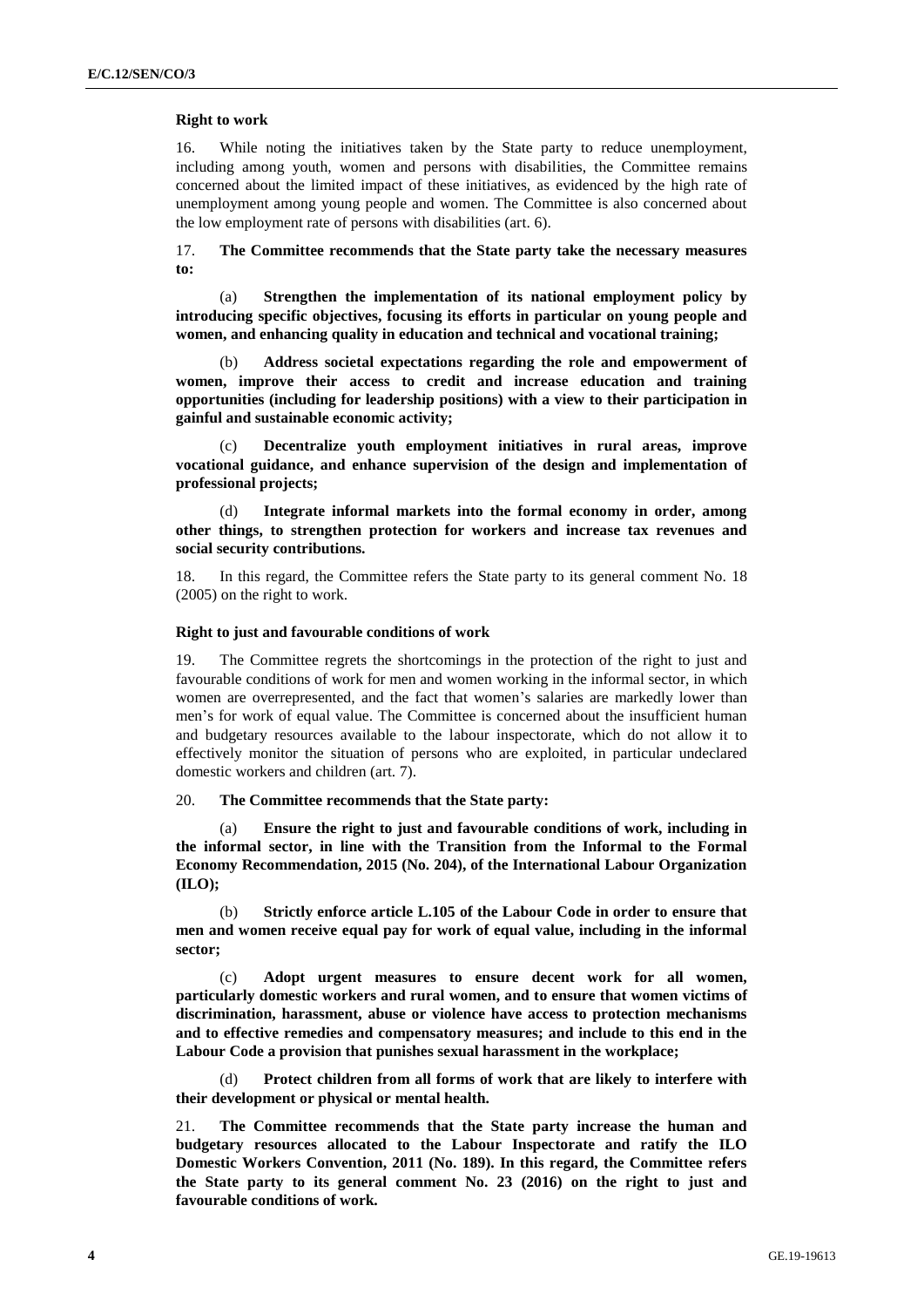#### **Trade union rights**

22. The Committee notes the continuing existence of obstacles to freedom of association in the State party, including with regard to the rights to freely form trade unions without prior authorization and to exercise this right without intimidation. The Committee is particularly concerned that the Ministry of the Interior has discretionary power to issue a receipt recognizing the existence of a union after it has ensured that those who form an organization of any kind are of good moral character and are not in conflict with the law. It is also concerned that this provision excludes migrant workers from being able to form trade unions (art. 8).

23. **The Committee recommends that the State party bring its legislative framework on trade union rights into line with article 8 of the Covenant, while taking into account the ILO Freedom of Association and Protection of the Right to Organise Convention, 1948 (No. 87). The Committee also recommends that the State party repeal Act No. 76-28 of 6 April 1976 and amend article L.8 of the Labour Code in order to ensure the right of workers and workers' organizations to establish organizations of their own choosing, by eliminating the requirement of prior authorization by the Ministry of the Interior.**

#### **Social security**

24. While noting the efforts made by the State party to strengthen the social protection floor in Senegal, the Committee is concerned about the low rate of social protection coverage in the formal sector, as revealed by figures for 2016 from the National Statistics and Demography Agency. In addition, the Committee notes that 83 per cent of women work in the informal sector and that such women, in particular domestic workers, have limited access to social protection. The Committee is also concerned about the low rate of social coverage for migrants, who rarely have access to information on their rights (art. 9).

25. **The Committee recommends that the State party take all measures necessary to improve its social security schemes, in particular for women in the informal sector, persons with disabilities and older persons, with a view to progressively covering all workers in the country and providing all persons with a sufficient level of benefits to enjoy an adequate standard of living. It requests the State party to provide comprehensive information on its social security schemes and their coverage rate in its next periodic report. Lastly, the Committee draws the attention of the State party to its general comment No. 19 (2007) on the right to social security and to its statement on social protection floors (E/C.12/2015/1).**

#### **Forced begging and exploitation of children**

26. The Committee remains deeply concerned about:

(a) The persistence of the practice in some Qur'anic schools run by marabouts of using children for economic gain, thus preventing them from having access to their rights to health, education and good living conditions;

(b) The fact that the implementation of the plan for the removal of street children, adopted in 2016, has been fraught with difficulties in terms of coordination, capacity to provide temporary care, rehabilitation and sustainable reintegration, and has not resulted in the conviction of those responsible;

(c) The numerous allegations from different sources that the police do not always investigate cases of forced begging and exploitation, that social workers fail to report many such cases and that charges against Qur'anic teachers continue to be dropped or sentences reduced by the judiciary. The Committee notes that most of the measures announced to counter this scourge have failed (art. 10).

27. **Reiterating the recommendations already made by the Committee on the Rights of the Child (CRC/C/SEN/CO/3-5, paras. 68 and 70), the Committee against Torture (CAT/C/SEN/CO/4, para. 32) and the Committee on the Protection of the Rights of All Migrant Workers and Members of Their Families (CMW/C/SEN/CO/2-3, para. 57), the Committee urges the State party to:**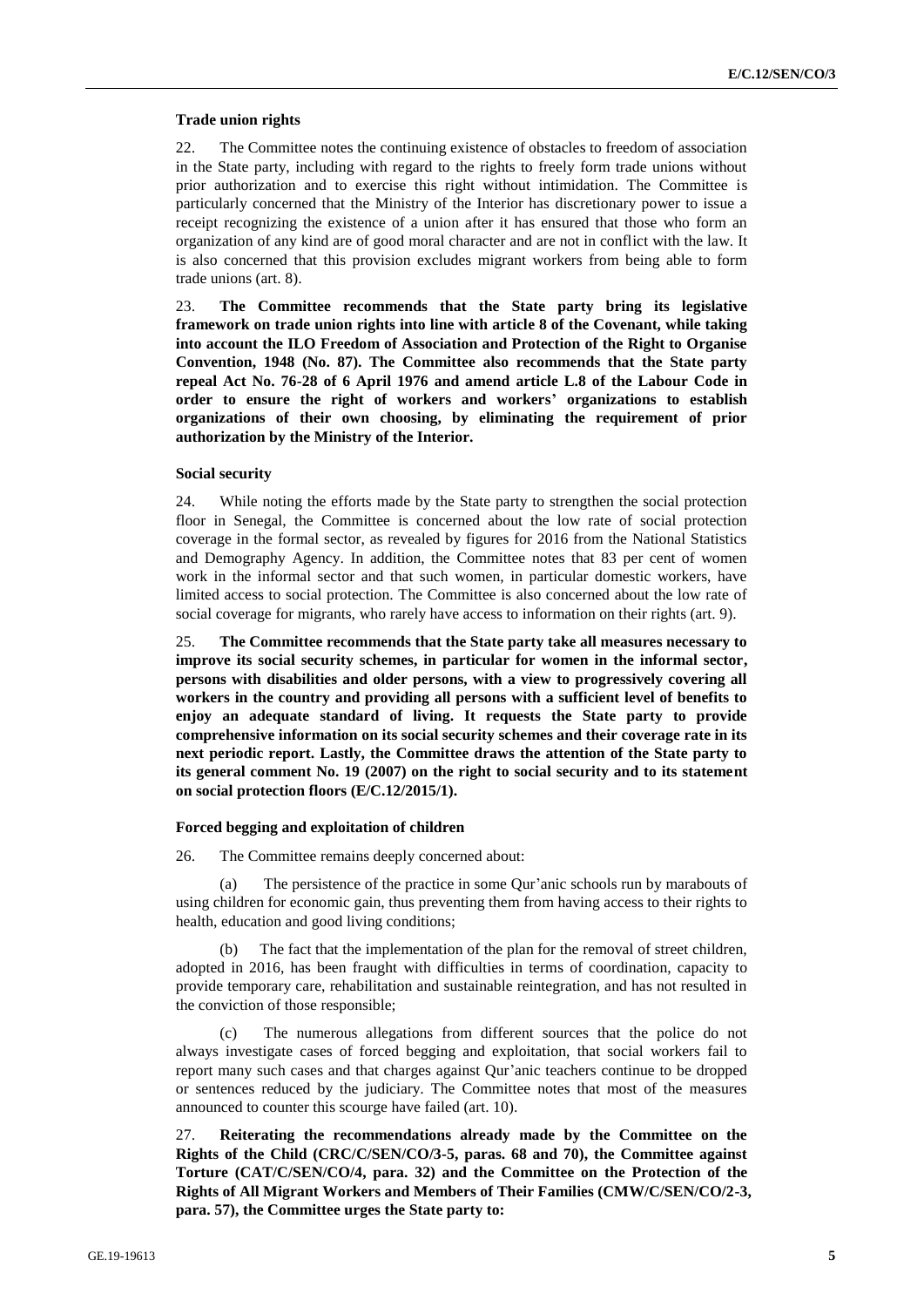(a) **Send a strong signal of the political will to end the practice of forced child begging;** 

(b) **Allow associations to sue for damages in criminal proceedings in order to contribute towards combating impunity for these forms of exploitation.**

#### **Right to an adequate standard of living**

28. While welcoming the establishment of the National Commission on Land Reform and the approval of the Urban Development Master Plan for Dakar with a view to protecting agricultural land holdings under threat of land-grabbing by real estate developers, the Committee is concerned about reports that some local authorities continue to allocate large areas of land reserved for agriculture and pasture to foreign companies and religious authorities, thus depriving the communities that depend on that land, and in particular rural women, of their means of subsistence. The Committee is also concerned about the fact that small-scale fishers are deprived of their means of subsistence as a result of overfishing by mainly foreign companies (art. 11).

#### 29. **The Committee recommends that the State party:**

(a) **Establish a transparent mechanism to ensure fair access to land and to secure land rights, in particular the land rights of women; and take into consideration proposals by the National Commission on Land Reform, which is tasked with preparing a land policy instrument aimed at addressing, among other things, shortcomings in Act No. 64-46 of 17 June 1964 concerning the national domain;** 

(b) **Ensure the meaningful and effective participation of the fishers concerned in the negotiation of fishing agreements and strengthen the means of controlling overfishing, with the assistance and cooperation of the international community, where necessary.**

#### **Right to housing**

30. While noting the adoption of Act No. 2014-03 of 22 January 2014 on the reduction of rents not calculated according to the corrected surface area, the Committee regrets that it has only been applied in respect of tenants who were occupying their accommodation at the time the Act was passed and not future tenants. The Committee is concerned about rent levels, in particular in urban areas, which make access to housing difficult for a large part of the population (art. 11).

31. **The Committee recommends that the State party establish a mechanism at both the national and local levels to monitor application of Act No. 2014-03 in order to allow offenders to be reported, and consider amending the Act so as to facilitate access to affordable housing for non-owners. In this connection, the Committee recalls its general comment No. 4 (1991) on the right to adequate housing.**

# **Access to health-care services**

32. While noting the steps taken by the State party to achieve universal health coverage, the Committee remains concerned about the insufficient resources allocated to the health sector, as reflected by the extremely low portion of the national budget allocated to the Ministry of Health (8 per cent). The Committee is particularly concerned about, on the one hand, the inadequacy of the steps taken to retain qualified doctors in public health facilities and, on the other, the inadequacy of the measures taken to ensure free access to care for those most in need (art. 12).

### 33. **The Committee calls on the State party to redouble its efforts to ensure access to quality health care throughout the country and, among other things:**

(a) **To ensure that no charge is made for treatment for children under the age of 5 years, in particular those living in rural areas;** 

(b) **To improve the geographical distribution of medical facilities so as to ensure that children living in remote areas have access to health care;**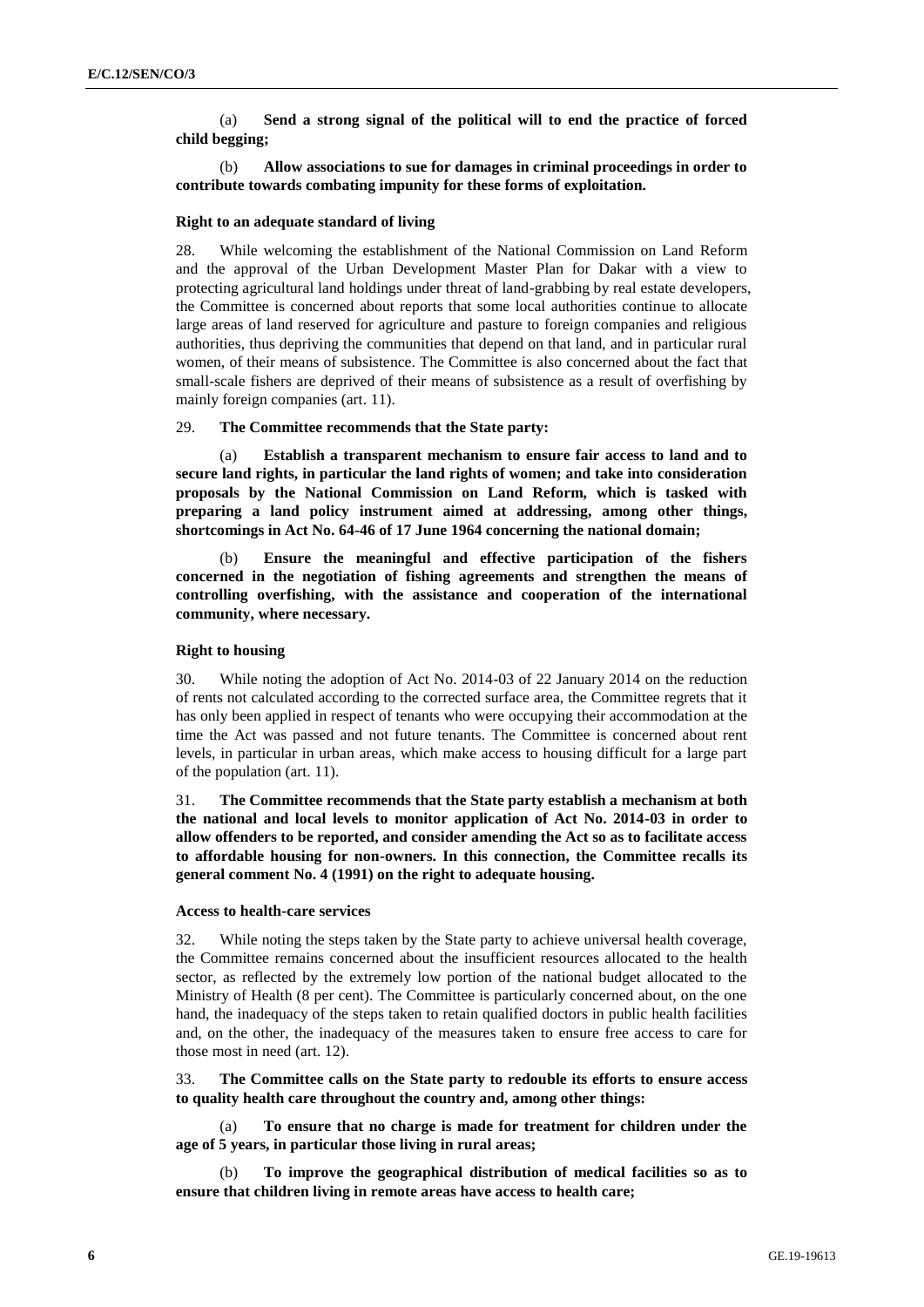(c) **To increase the national budget for health in order to mobilize more resources for the recruitment of specialized personnel and the purchase of equipment needed for ensuring access to quality health services.**

#### **Right to health and the environment**

34. The Committee is concerned about the lack of measures taken to combat atmospheric pollution, in particular in Dakar, the consequences of the dumping of household waste and the discharge of wastewater in urban and peri-urban areas, and the pollution resulting from the use and disposal of plastic bags, despite the adoption of Act No. 2015-09 of 4 May 2015 on the prohibition of the production, importation, possession, distribution and use of low-micron plastic bags and the rational management of plastic waste (art. 12).

35. **The Committee encourages the State party to take immediate steps to address environmental hazards that affect the health of the population, in particular in urban and peri-urban areas, by:** 

- (a) **Strictly regulating the use of polluting vehicles;**
- (b) **Improving wastewater monitoring and management; and**
- (c) **Strictly enforcing Act No. 2015-09.**

#### **Right to sexual and reproductive health**

36. The Committee notes with concern that voluntary termination of pregnancy is criminalized in the State party except when the life of the woman is at risk, which has led to a very high incidence of unsafe clandestine abortions. This has in turn led to many women suffering from life-threatening complications that in certain cases have resulted in death, in particular in rural areas. In addition, the Committee notes the high rate of early pregnancy, which hinders the right to education and the right to health of girls. While noting the taboos surrounding the issue of sexuality and related sociocultural inhibitions, the Committee is concerned about the inadequate access to information and services regarding sexuality and reproduction, which should address the prevention of sexual violence and the risks associated with early pregnancy (art. 12).

#### 37. **The Committee recommends that the State party:**

(a) **Review its criminal legislation with a view to making it compatible with women's rights and expand the set of circumstances under which voluntary termination of pregnancy is legal;** 

(b) **Ensure that women who have recourse to this practice are not held to be criminally liable;** 

(c) **Ensure the dissemination and availability of appropriate, high-quality sexual and reproductive health information and services, including family planning services, to all women and adolescent girls, especially in remote rural areas and in schools.** 

38. The Committee draws the State party's attention to its general comment No. 22 (2016) on the right to sexual and reproductive health.

#### **HIV/AIDS**

39. While noting the efforts made by the State party to reduce the prevalence rate of HIV/AIDS among the population, the Committee notes with concern that it remains significantly higher than the national average among sex workers, men who have sexual relations with men, drug users and persons in detention. The Committee is also concerned about figures indicating a low antiretroviral treatment coverage among children, which results in this category of the population being left behind (art. 12).

40. **In view of the fact that the groups that have a higher prevalence of HIV and AIDS tend to form part of the category of persons who are "in conflict with the law", the Committee encourages the State party to adopt a national strategy to combat the**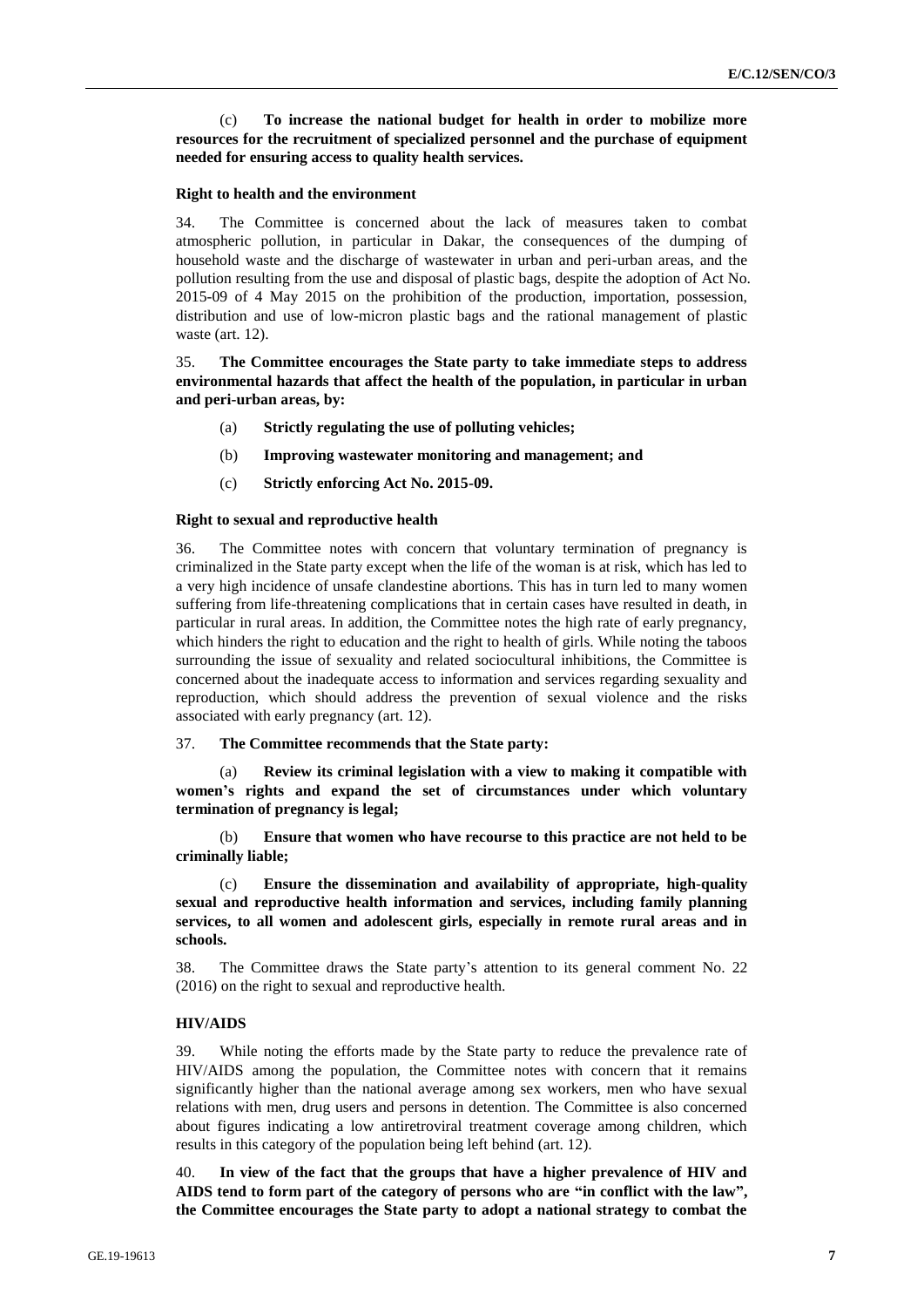**stigma that prevent these categories of the population from enjoying their right to health on an equal basis with the rest of the population. In this regard, the Committee requests the State party to consider the possibility of decriminalizing:** 

- (a) **Same-sex relations;**
- (b) **Drug use.**

#### **Access to education**

41. The Committee welcomes the increase in primary school enrolment rates in the State party, in particular as a result of the abolition of school fees. However, the Committee is concerned at reports that schooling still involves indirect costs, in particular at the secondary level. In addition, it regrets that there is a shortage of school and training places, in particular in rural and disadvantaged areas, and that 47 per cent of school-aged children are reportedly outside the school system, including because they have no birth certificate. The Committee notes with concern the inadequate availability of inclusive and quality education in public schools, to the benefit of potentially expensive private schools and Franco-Arab and Qur'anic schools, which are generally free but whose current curricula do not ensure the same level of education as in public institutions. In addition, the lack of inclusive education training and disability training means that children with disabilities are not adequately provided with the training necessary for their integration, including their professional integration (arts. 13 and 14).

#### 42. **The Committee recommends that the State party:**

(a) **Take stronger measures to ensure that primary education and, progressively, secondary education is genuinely free of charge;**

(b) **Eliminate the requirement of a birth certificate to enrol in school and strengthen measures to increase birth registration;**

(c) **Continue its efforts to adopt standards with a view to ensuring quality education for all;**

(d) **Improve the quality and infrastructure of schools, especially in rural areas, and ensure that children with disabilities have equal access to education throughout the country.**

#### **Sexual abuse in schools**

43. While acknowledging the efforts undertaken by the State party to combat genderbased violence, the Committee is deeply concerned about the persistence of sexual abuse in secondary schools in Senegal, which to date seems only to have been partially addressed by the State party. The Committee is particularly concerned about the lack of available statistics on the number of cases reported by school principals, the number of cases in which the perpetrators have been prosecuted and the penalties imposed. This situation of impunity can seriously hamper girls' right to education. The Committee notes in this regard the high dropout rate in primary and secondary schools, especially among girls as a result of early pregnancy, among other things (art. 13).

44. **The Committee urges the State party to continue its efforts to reduce the dropout rate in primary and secondary schools, especially among girls. It urges the State party to take seriously the question of the sexual abuse of girls in schools and requests the State party to:** 

(a) **Adopt a national policy to combat sexual exploitation in schools;** 

(b) **Amend the Criminal Code by introducing as an aggravating circumstance sexual abuse committed in an educational setting;** 

(c) **Adopt a binding code of conduct for principals, teachers, education officials which is to be displayed in all schools;** 

(d) **Establish a confidential complaint and reporting mechanism in schools;**